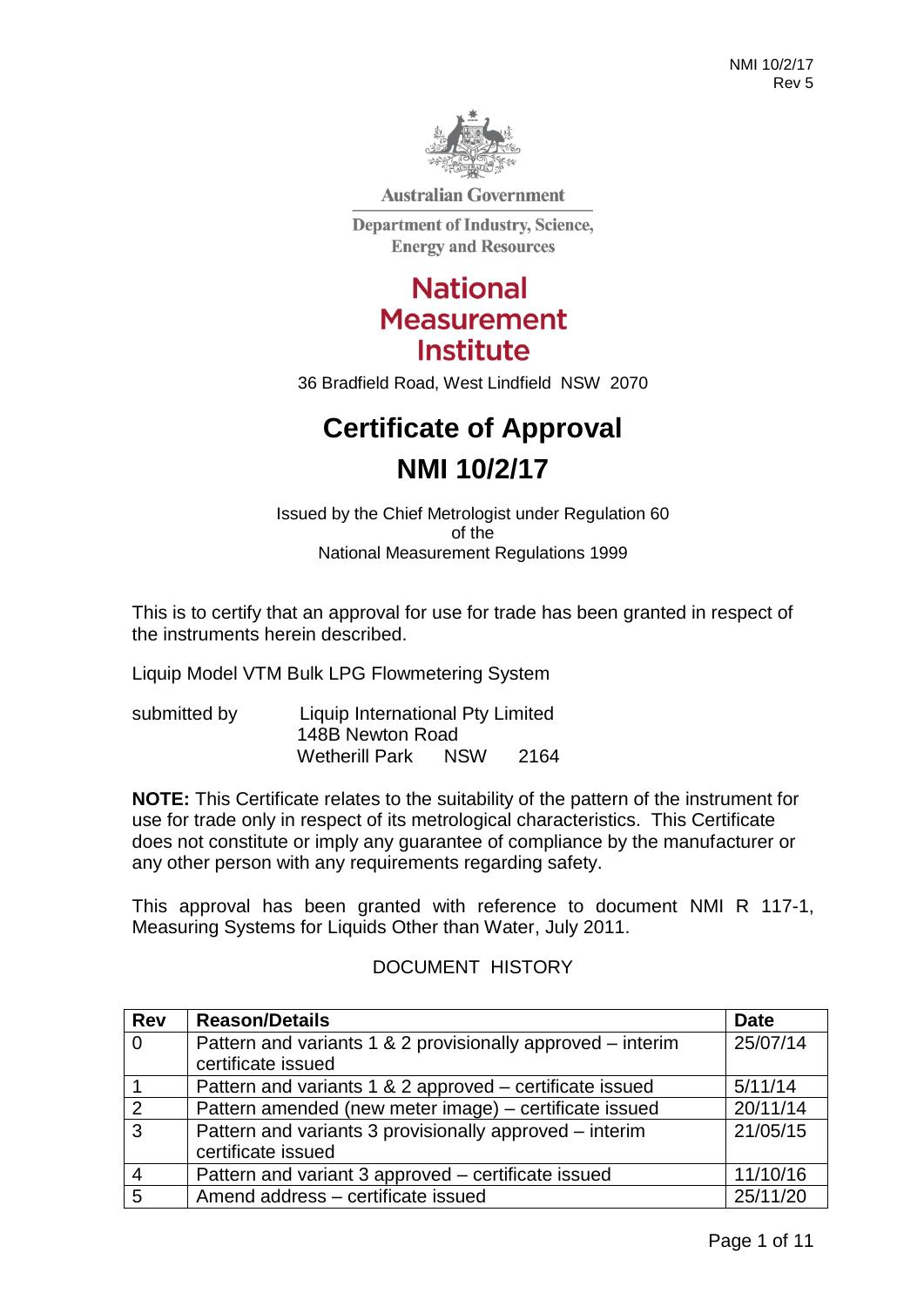#### **General**

Instruments purporting to comply with this approval shall be marked with pattern approval number 'NMI 10/2/17' and only by persons authorised by the submittor.

Instruments purporting to comply with this approval and currently marked 'NMI P10/2/17' may be re-marked 'NMI 10/2/17' but only by persons authorised by the submittor.

It is the submittor's responsibility to ensure that all instruments marked with this approval number are constructed as described in the documentation lodged with the National Measurement Institute (NMI) and with the relevant Certificate of Approval and Technical Schedule. Failure to comply with this Condition may attract penalties under Section 19B of the National Measurement Act and may result in cancellation or withdrawal of the approval, in accordance with document NMI P 106.

Auxiliary devices used with this instrument shall comply with the requirements of General Supplementary Certificate No S1/0B.

Signed by a person authorised by the Chief Metrologist to exercise their powers under Regulation 60 of the *National Measurement Regulations 1999*.

 **Darryl Hines** Manager Policy and Regulatory Services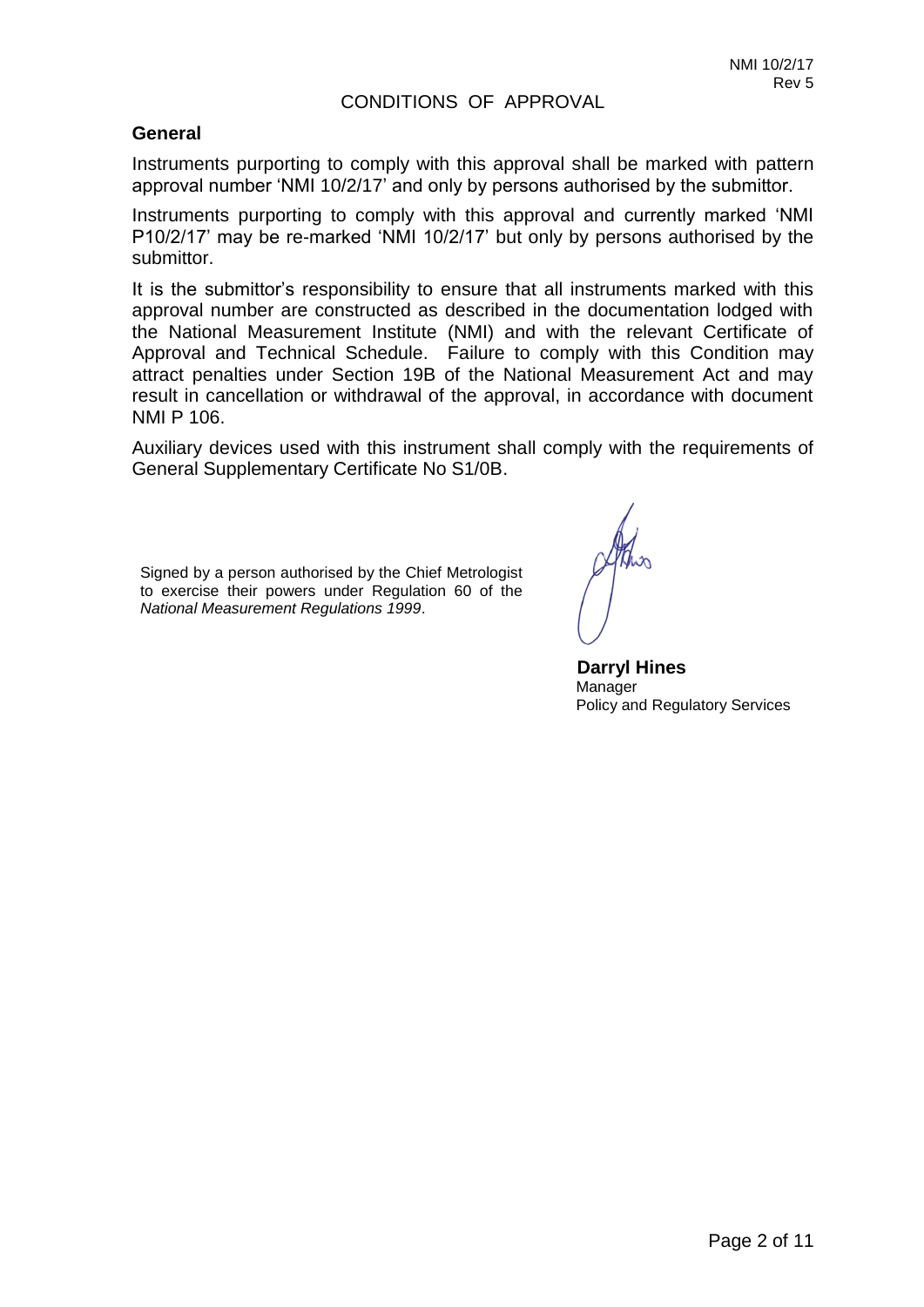#### TECHNICAL SCHEDULE No 10/2/17

#### **1. Description of Pattern provisionally approved on 25/07/14 approved on 5/11/14**

A Liquip model VTM bulk LPG flowmetering system (Figure 1).

#### **1.1 Field of Operation**

The field of operation of the measuring system is determined by the following characteristics:

- Minimum measured quantity, *Vmin* 100 L
- Maximum flow rate,  $Q_{max}$  600 L/min
- Minimum flow rate,  $Q_{min}$  and the manufacture of the Minimum of the Minimum of the Minimum of the Minimum of the Minimum of the Minimum of the Minimum of the Minimum of the Minimum of the Minimum of the Minimum of the Mi
- Maximum pressure of the liquid, *Pmax* 1000 kPa
- 
- LPG liquid temperature range
- Ambient temperature range  $-25^{\circ}$ C to  $55^{\circ}$ C
- Accuracy class **Class 1.0**
- Maximum operating pressure (*Pmax)* 1900 kPa
- Minimum operating pressure (*Pmin*) at least 100 kPa above vapour pressure

The system is approved for vehicle-mounted installations as a non-interruptible measuring system (see clause **1.2 (x) Transfer Device**).

(#) Within the density range specified, the calculator/indicator is required to be manually set for the density of LPG being metered.

#### **1.2 Components of Measuring System**

#### **(i) Supply Tank**

The supply tank has a bottom outlet larger than the pump outlet and has at least one return line fitted to the vapour space of the tank. A return line is required for the gas elimination device and for verification of the metering system.

#### **(ii) Pump**

Either a positive displacement or centrifugal pump, with integral or external pump bypass valve, is positioned as close as possible to the outlet of the supply tank. The pipe from the supply tank has a continuous fall to the pump inlet and has a diameter not smaller than that of the pump outlet pipe.

#### **(iii) Vapour Elimination Device**

Either a Neptune model 4D-MT (or Liqua Tech model VE2) 2" gas extractor (Figure 2a) or a Liquid Controls model MA8310 float-operated gas extractor (Figure 2b) is connected upstream of the meter flow straighteners. Any vapour detected by the gas extractor is vented back to the vapour space of the supply tank via a vapour return line, having a nominal bore not less than 20 mm in diameter.

The gas extractor incorporates a strainer to protect the meter and has a non-return valve to prevent reverse flow.

LPG density range (at 15°C) 505 to 580 kg/m<sup>3</sup> (#)<br>LPG liquid temperature range  $10^{\circ}$ C to 50°C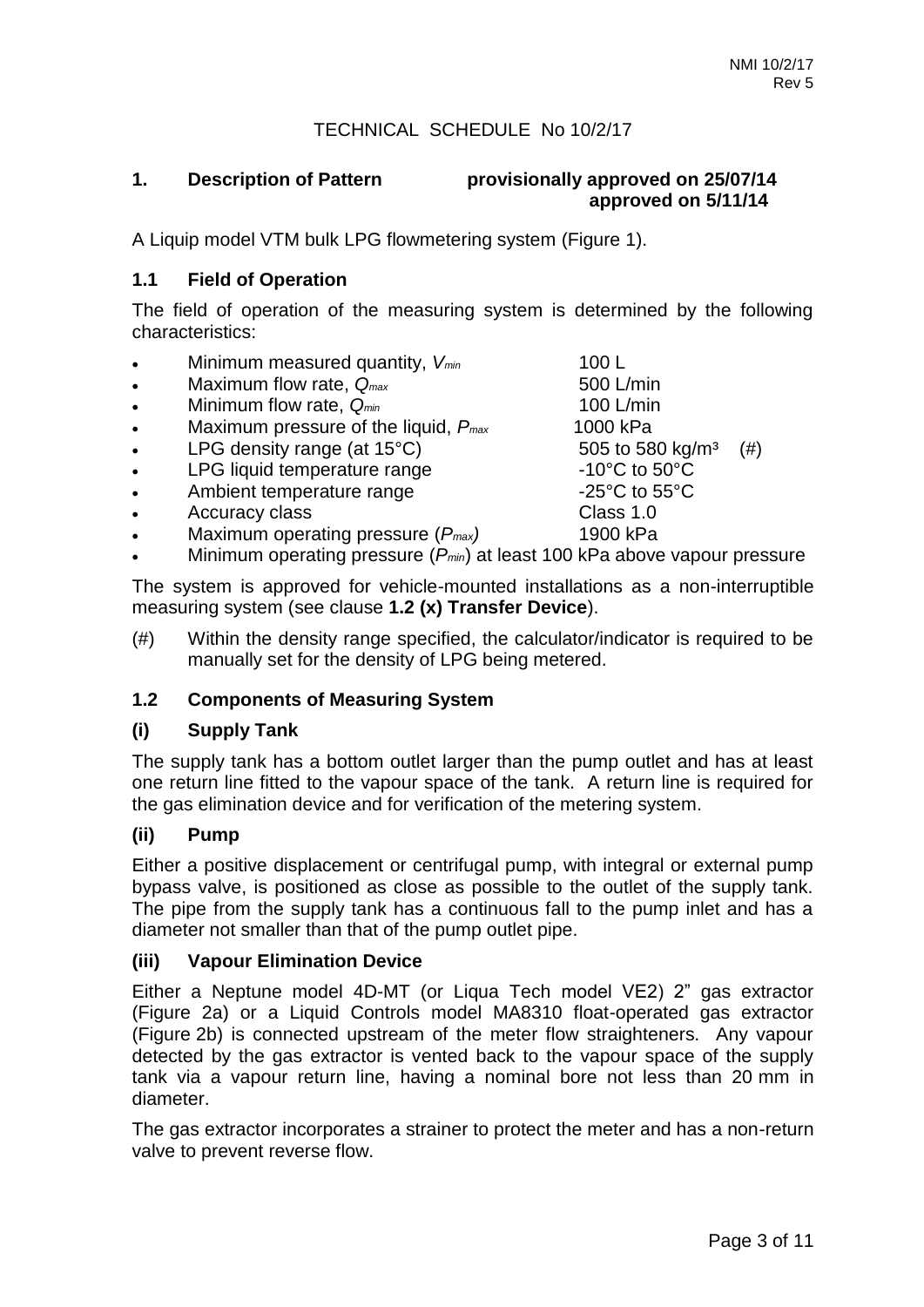#### **(iv) Temperature Transducer**

An Acme model TP 200 or a Liquip model 4155 temperature probe (Pt 100) is fitted to the gas extractor which also has a thermometer well for verifying the measured temperature of LPG.

#### **(v) Measurement Transducer**

The measurement transducer is an Acme model VTM 150A 32 mm turbine flowmeter (Figure 2) incorporating dual signal pick-off with pre-amplifier.

The outlet of the meter is connected to a straight pipe with a bore equal to that of the meter and is at least 5 pipe diameters long. The inlet of the meter is connected to a flow straightener pipe with a bore equal to that of the meter and is at least 10 pipe diameters long. The flow straightener comprises a bundle of parallel and tangential tubes fixed together and held rigidly in the pipe.

#### **(vi) Differential Pressure Valve**

A Neptune model 4D-MT (or Liqua Tech model VE2) 2" differential pressure valve (Figure 3a) or a Liquid Controls model A 2843 differential pressure valve (Figure 3b) is installed downstream of the meter to maintain the LPG in liquid phase and allow flow when the pressure of LPG at the meter is at least 100 kPa above its vapour pressure. The vapour side of the pressure differential valve is connected to the vapour space of the supply tank via the vapour return line.

Provision is made for a pressure gauge to be fitted between the differential pressure valve and the meter.

#### **(vii) Calculator/Indicator**

A Liquip model EMH 600 calculator/indicator (via a Liquip model DPI-100 device) (as described in the documentation of approval NMI S407) is used, or any other compatible (#) approved calculator/indicator that incorporates electronic volume conversion for temperature facility to indicate the delivered volume of LPG at 15ºC. The density of LPG is manually entered into the calculator/indicator. The meter non-linearity correction facility may be enabled to reduce the meter error as a function of flowrate.

(#) 'Compatible' is defined to mean that no additions/changes to hardware/software are required for satisfactory operation of the complete system.

For minimum measured quantities less than 200 L, the resolution of the calculator/indicator is set to display the delivered volume in 0.1 L increments.

#### **(viii) Printer**

An Epson model TM-295 (\*) slip printer (or a Liquip Touchstar Blaster model BD422003-C17 printer) is required to be interfaced to the calculator/indicator for systems with the temperature compensation facility enabled for indicating the delivered volume at 15ºC and where the density is operator selectable.

(\*) "Equivalent" is defined to mean other proprietary equipment of the same or better specifications requiring no changes to software for satisfactory operation of the complete system.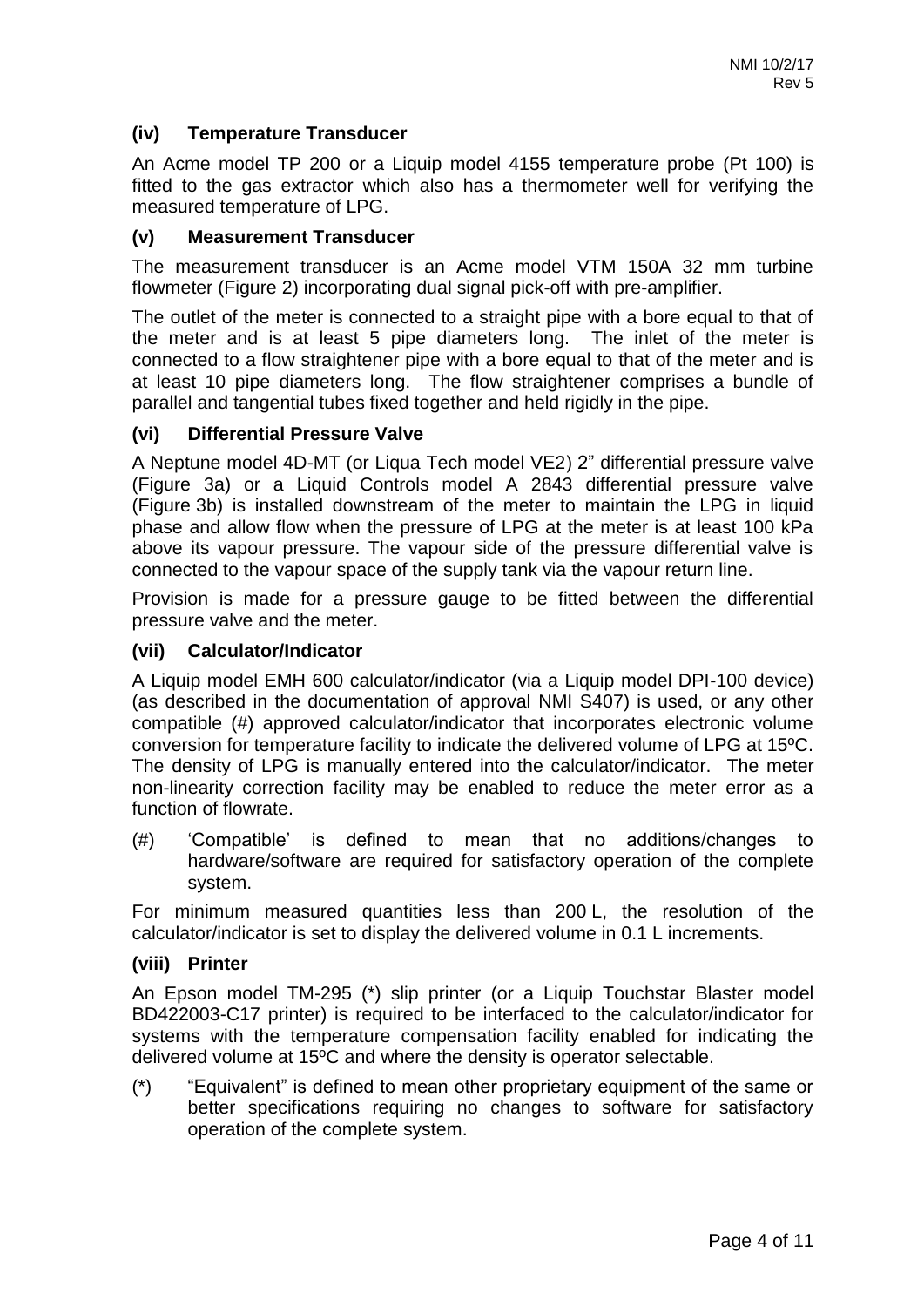## **(ix) Checking Facilities**

The checking facility of the Liquip model EMH 600 calculator/indicator displays an error message either when the meter is disconnected or if a discrepancy is detected between the dual output signals produced by the meter.

In addition, when the checking facility detects communication problems between the required printer and the calculator/indicator, no further transactions are possible until the communication with the printer is established and transaction details are printed.

A segment check is performed on the display only at power up. An easily accessible power switch is located on the vehicle to enable the checking of the segments before each delivery.

#### **(x) Transfer Device**

The transfer point that defines the start and stop of measurement is either a valve or an LPG nozzle fitted to a pipe/hose connected to the outlet of the differential pressure valve with no intermediate connections that may divert the delivery (Figure 1). However, two delivery outlets may be installed provided an isolation valve is fitted before each delivery outlet (Figure 4) and that one or more notices are fitted near each isolation valve/delivery outlet indicating that only one outlet is to be in use at any one time.

The bulk LPG metering system is considered a non-interruptible system where the valve/nozzle is latched in the open position for the duration of the delivery; in addition, an operator monitors the entire delivery process and responds to any alarms given by the metering system.

#### **1.3 Descriptive Markings and Notices**

Instruments are marked with the following data, together in one location, in the form shown at right:

| Manufacturer's mark, or name written in full |                                           |     |  |
|----------------------------------------------|-------------------------------------------|-----|--|
| Meter model                                  |                                           |     |  |
| Serial number                                |                                           |     |  |
| NSC approval number                          | NMI 10/2/17                               |     |  |
| Year of manufacture                          |                                           |     |  |
| Minimum flow rate                            | 100 L/min                                 |     |  |
| Maximum flow rate                            | 500 L/min                                 |     |  |
| Density range at 15°C                        | 505 to 580 kg/m <sup>3</sup>              |     |  |
| Nominal k-factor (pulses/litre)              |                                           |     |  |
| <b>Environmental classes</b>                 | Class C, I                                | (#) |  |
| <b>Accuracy class</b>                        | 1.0                                       |     |  |
| Maximum operating pressure                   | …… kPa                                    |     |  |
| Minimum operating pressure                   | at least 100 kPa above<br>vapour pressure |     |  |

In addition, the indicator is marked with the minimum delivery  $(V_{min})$  specified for the metering system.

Instruments fitted with more than one delivery outlet must have one or more notices fitted near each isolation valve/delivery outlet indicating that only one outlet is to be in use at any one time.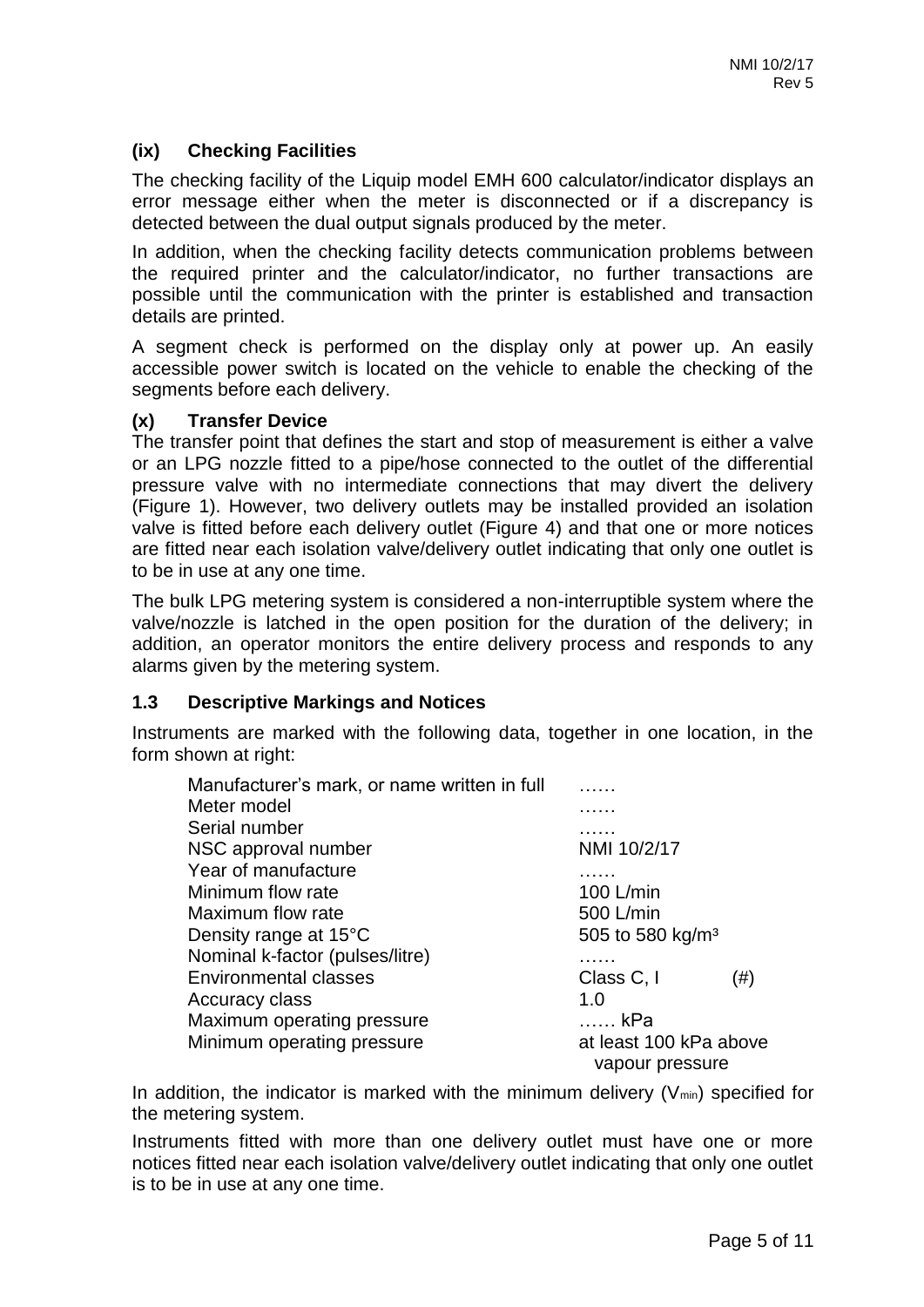$(\#)$  Both these classes represent the same ambient temperature range of -25 $^{\circ}$ C to 55°C but class I is for mobile systems.

## **1.4 Sealing Provision**

The EMH 600 calculator/indicator has provision for sealing the access to the calibration parameters.

## **1.5 Verification Provision**

Provision is made for the application of a verification mark.

#### **2. Description of Variant 1 provisionally approved on 25/07/14 approved on 5/11/14**

With certain other models of Acme turbine flowmeters having metering capacities as listed in Table 1 below:

| Meter Model     | Maximum Flow    | Minimum Flow    | Minim um                   |
|-----------------|-----------------|-----------------|----------------------------|
|                 | Rate, $Q_{max}$ | Rate, $Q_{min}$ | Delivery, V <sub>min</sub> |
|                 | L/min           | L/min           |                            |
| <b>VTM-100A</b> | [##]<br>450     | 22              | 20                         |
| VTM-150A (*)    | 500             | 100             | 100                        |
| <b>VTM-200A</b> | 1450            | 200             | $(***)$<br>200             |

- (\*) The specifications for the meter of the pattern are in **bold** type.
- (\*\*) The calculator/indicator for this model meter may be set to display the volume in 0.01 L, 0.1 L or 1 L increments.

#### **3. Description of Variant 2 provisionally approved on 25/07/14 approved on 5/11/14**

For use with a Liquip model DFV-100 and DFV-102 calculator/indicator (approval NMI S609).

## **4. Description of Variant 3 provisionally approved on 21/05/15**

#### **approved on 11/10/16**

With an alternative piping arrangement without flow straighteners.

The outlet of the meter is connected to a straight pipe with a bore equal to that of the meter and is at least 5 pipe diameters long. The inlet of the meter is connected to a straight pipe with a bore equal to that of the meter and is at least 10 pipe diameters long.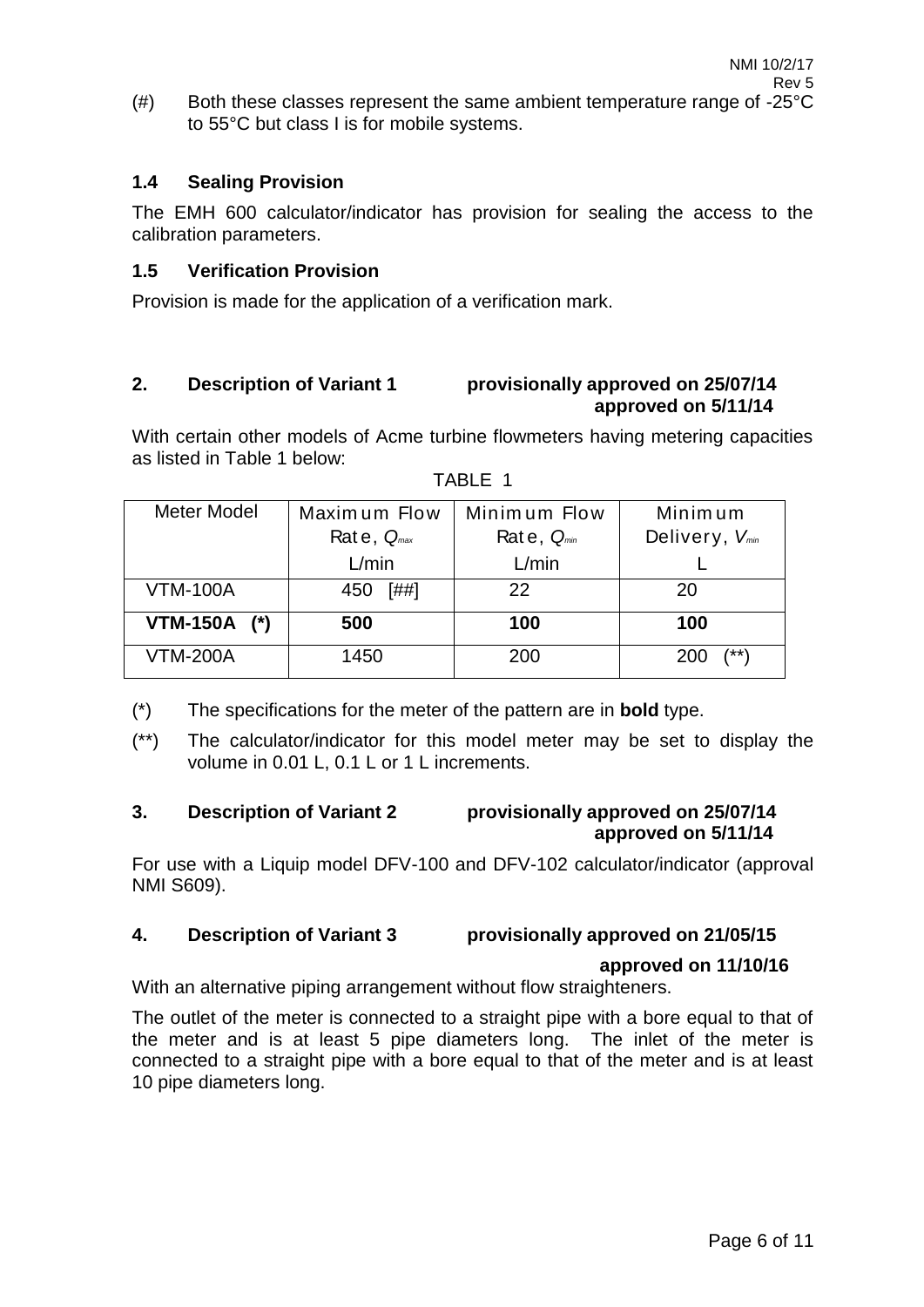#### TEST PROCEDURE No 10/2/17

Instruments shall be tested in accordance with any relevant tests specified in the National Instrument Test Procedures.

The tests should be conducted in conjunction with any test specified in the approval documentation for any devices used with this metering system.

#### **Maximum Permissible Errors**

The maximum permissible errors are specified in Schedule 1 of the *National Trade Measurement Regulations 2009*.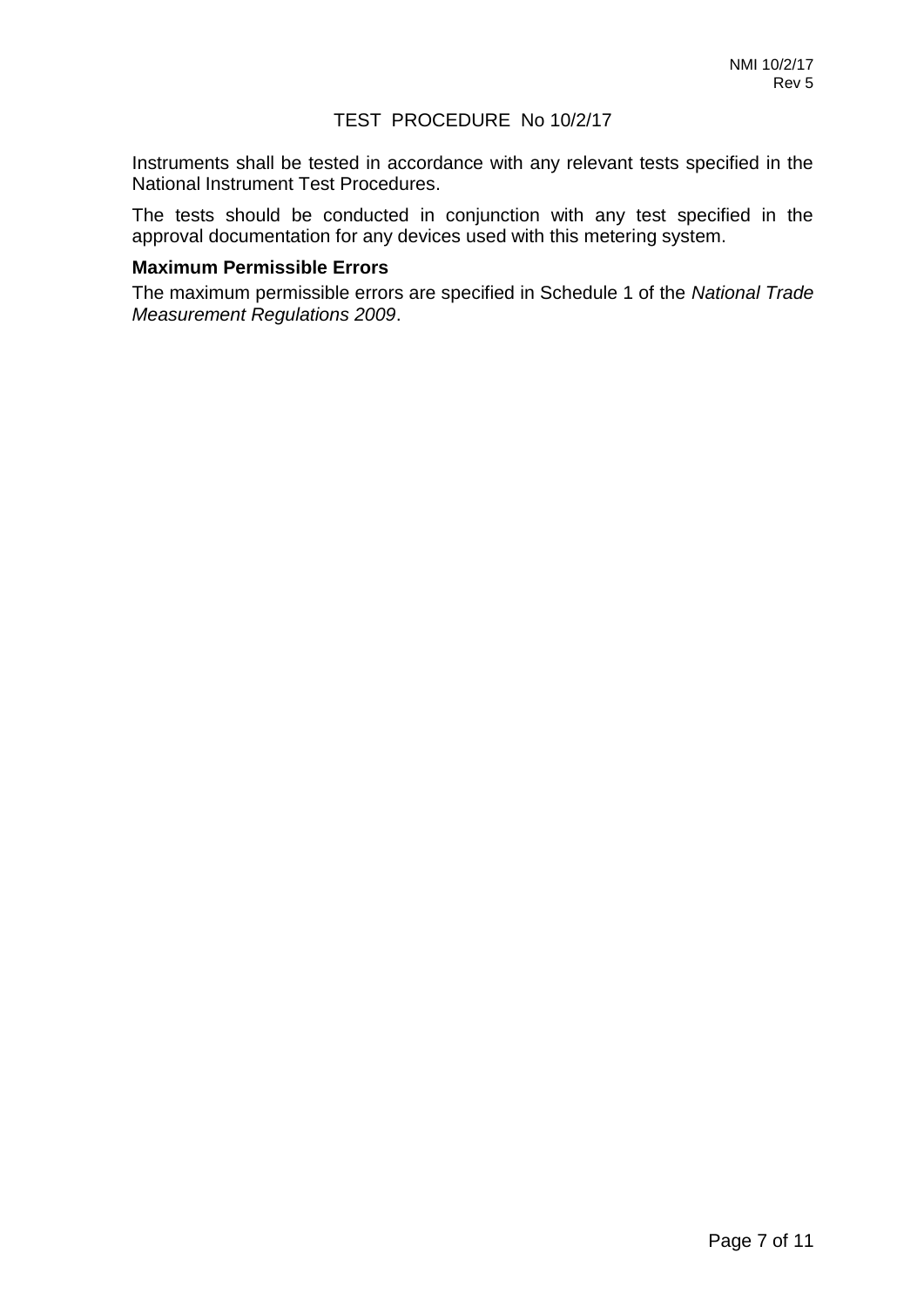

Typical Liquip Model VTM Bulk LPG Mass Flowmetering System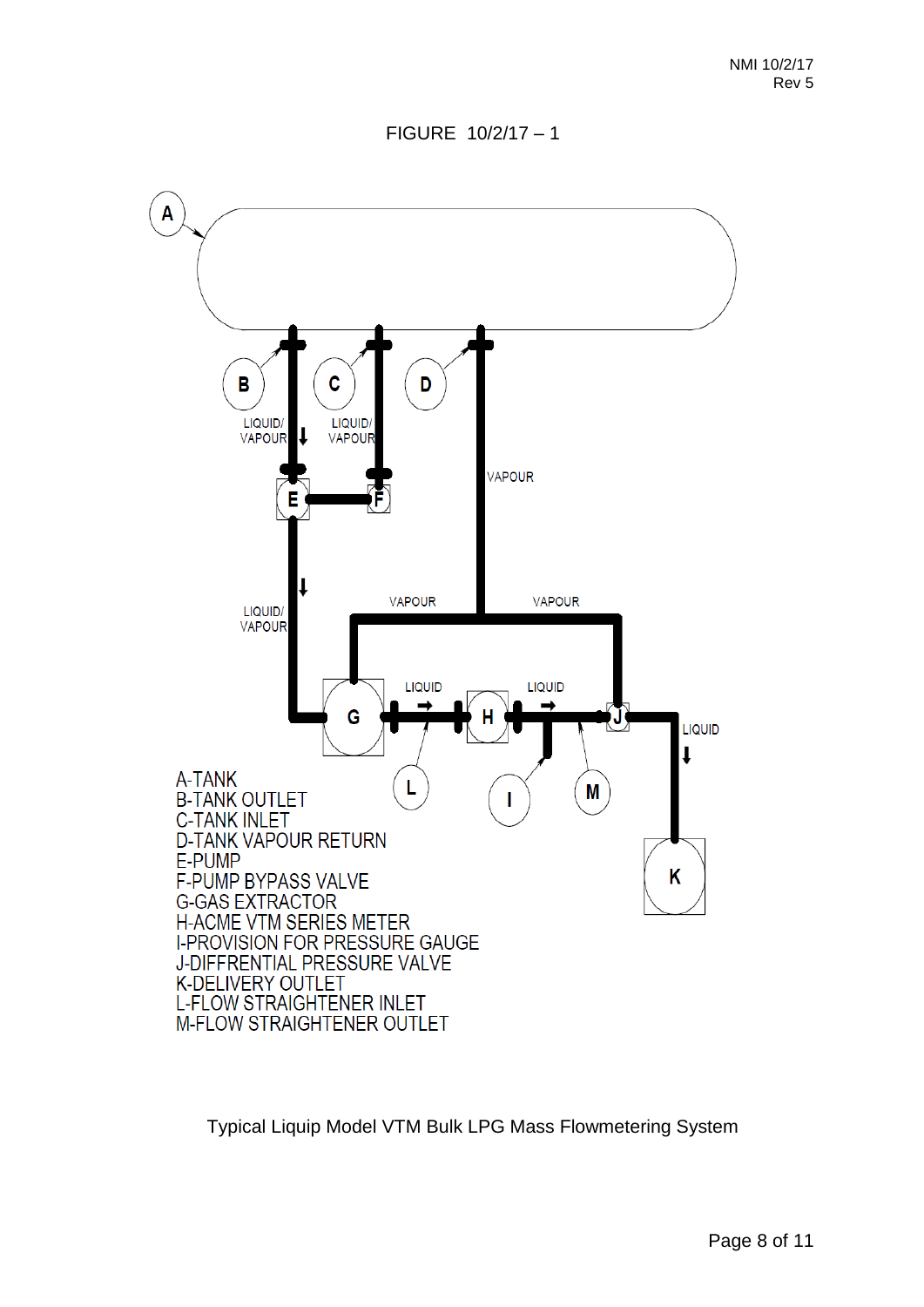

## Acme Model VTM 150A Turbine Flowmeter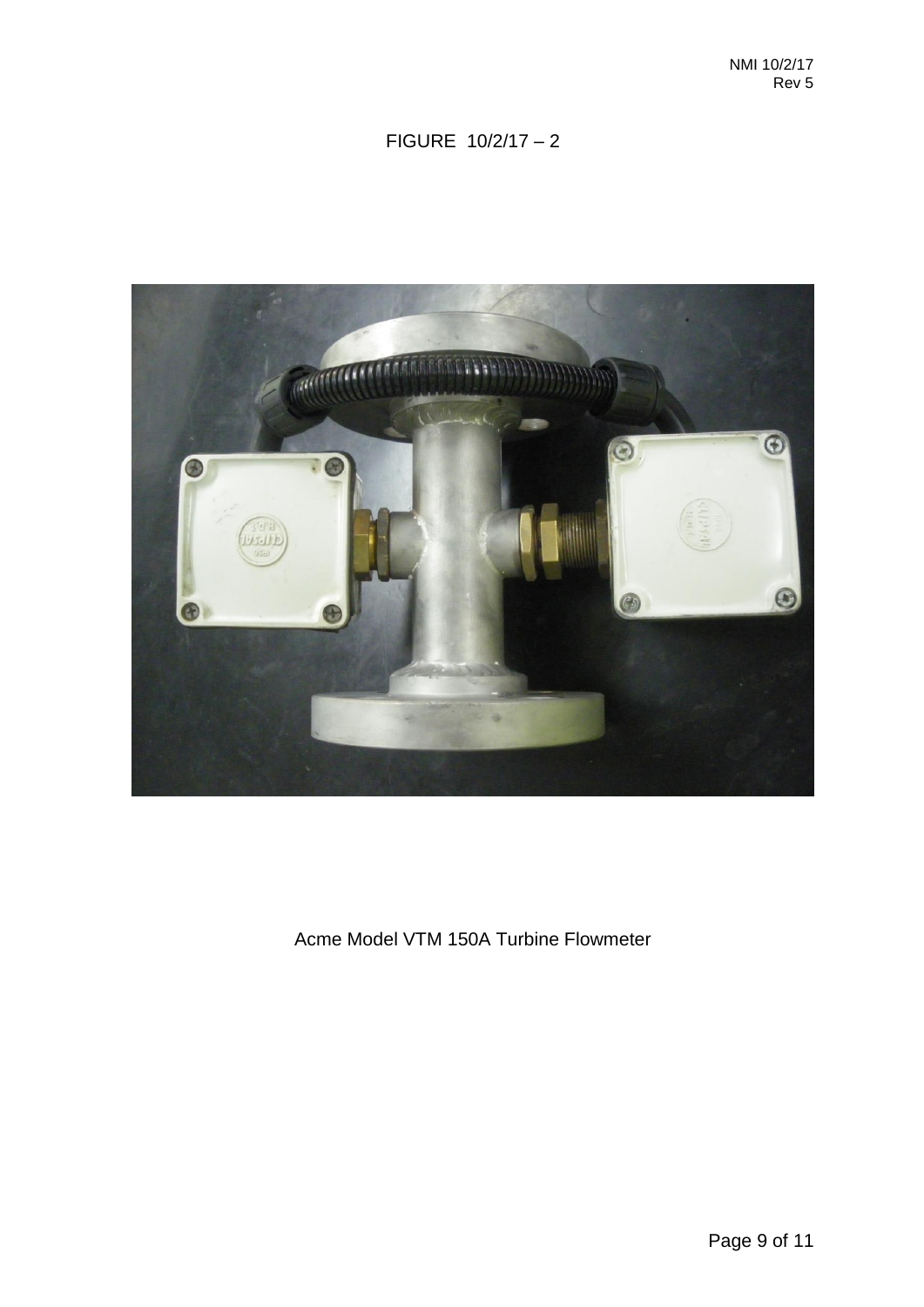

(a) Neptune/Liqua Tech Gas Extractor and Neptune/Liqua Tech Differential Pressure Valve



(b) Liquid Controls Model MA8310 Gas Extractor and Liquid Controls Model A 2843 Differential Pressure Valve